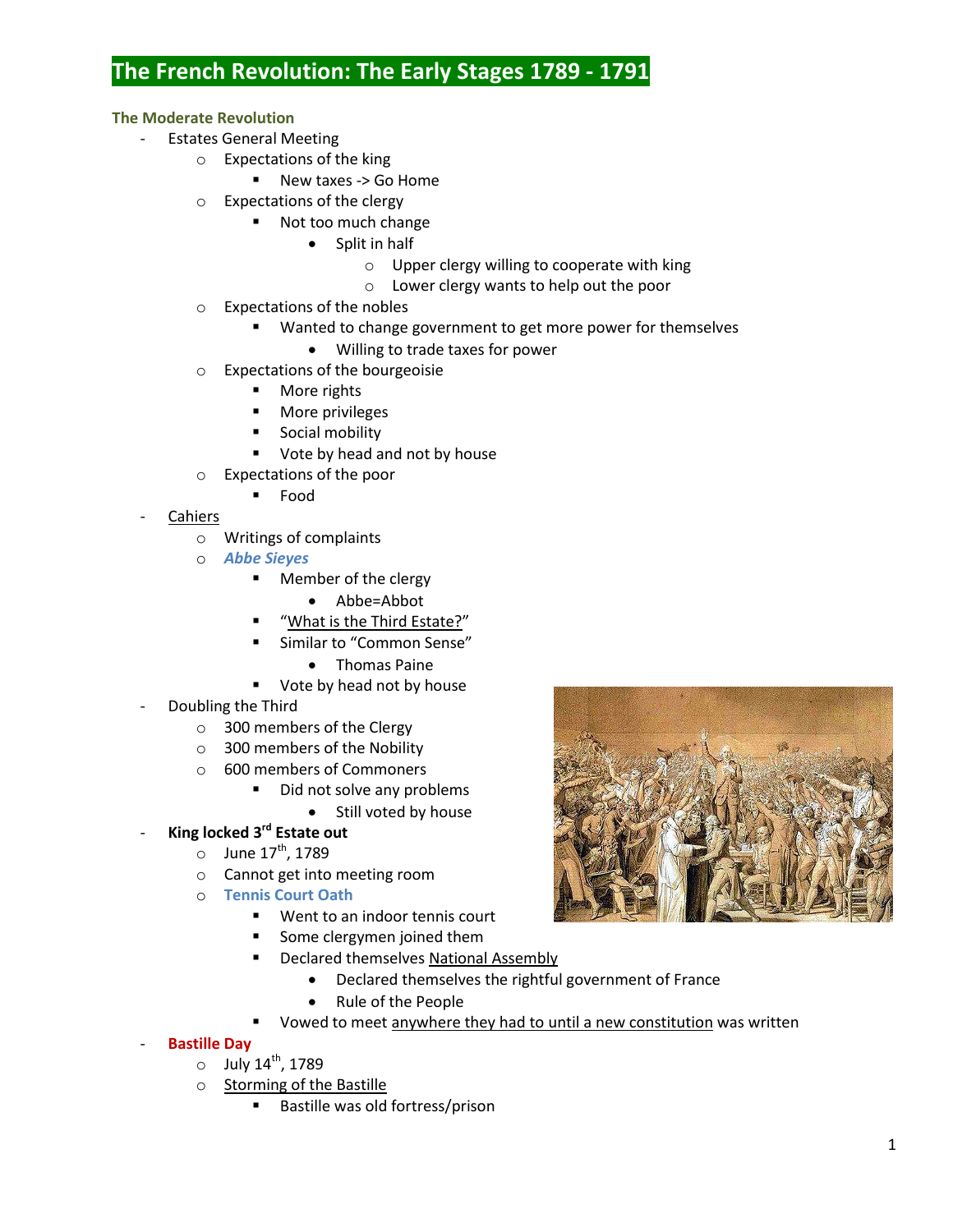- Revolt of the Masses
- Symbol of **oppression**
- **EXECOMMONERS wanted weapons**
- Only had a few prisoners
- After storming they cut off the officers head and paraded it around town
- o King and nobles decide to join the National Assembly

#### - **Great Fear**

- o Summer of 1789
- o Everybody scared
	- **EXECOMMONER COMMONER COMMONER S**
	- Nobility afraid of commoners
- o Minimal violence
- o **Flight of the émigrés**
	- **Nobles who left France because of** fear
- **Night Session of August 4th**
	- o Secret session of the National Assembly
	- o Easier to pass at night than day
		- Not as many nobles showed up
	- o Nobles would give up privileges
		- **Everyone equal**
- March of the Women
	- $\circ$  Many 3<sup>rd</sup> estate women march to Versailles
		- **To tell king that bread prices were too high**
		- **Ended up forcing king to come back to Paris**

## **Reforms of the National Assembly**

- Dissolved Estates General
	- o Everyone now involved in National Assembly
- **Declaration of the Rights of Man and Citizen**
	- $\circ$  August 26<sup>th</sup>, 1789
	- o Pre-Constitution
	- o Rights of man
		- Men born free and equal
		- Natural Rights
			- Liberty
			- Property
			- Security
			- Resistance to oppression
		- Voice in the law
			- With restrictions
		- Freedom of
			- Speech
			- Press
			- Religion
		- **Due Process**

## **Civil Constitution of the Clergy**

- o Declared French church independent from Rome
- o Abolished tithe
- o Gave state control over the church
	- **Rights**

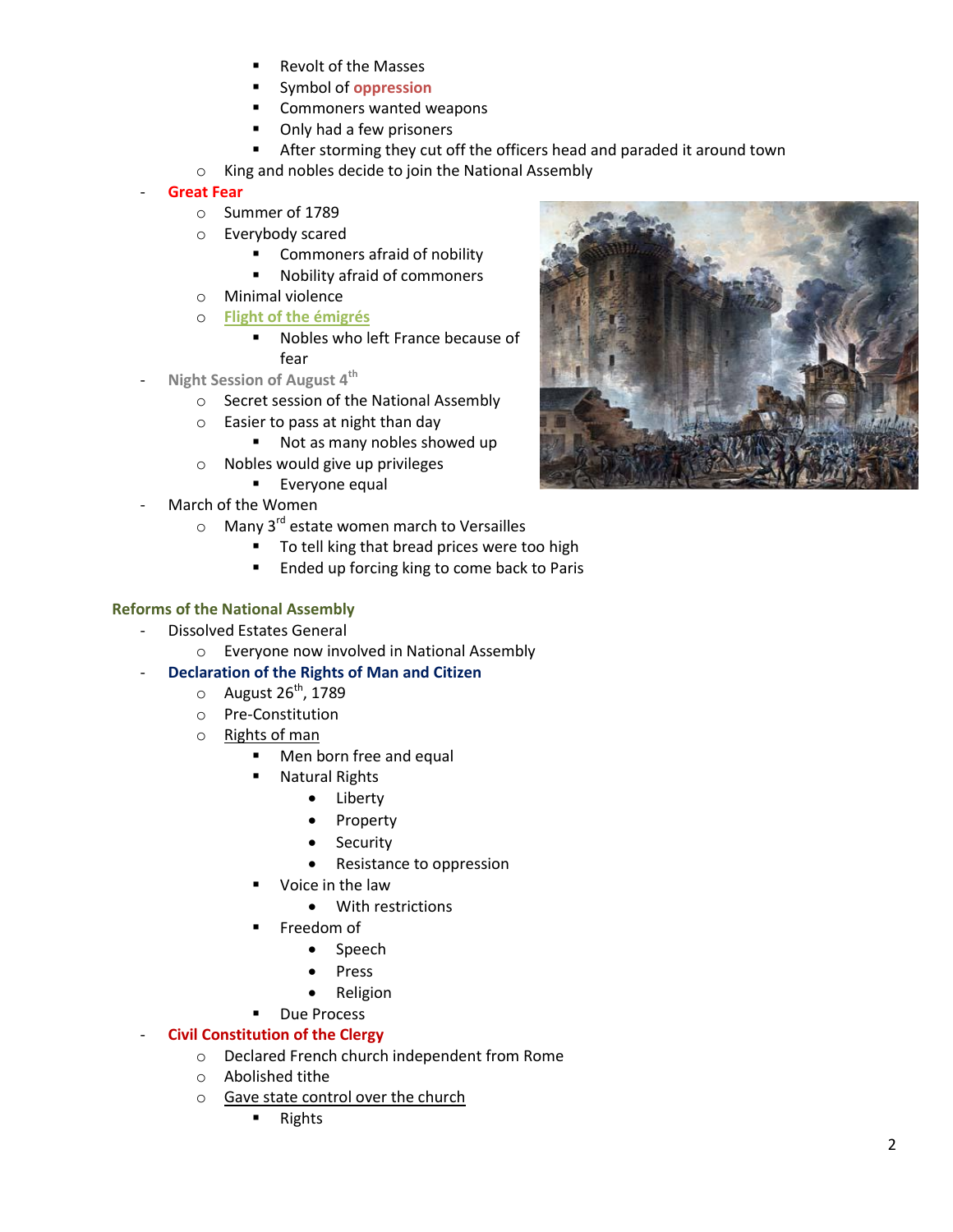- Confiscated church property
- Pay clergy
- Select bishops
- o Guaranteed freedom of religion
- o Required clergy to take oath to Civil Constitution of the Clergy
- o Significance
	- **Biggest mistake of French Revolution** 
		- Some priests refused to take the oath
	- Church considered to be *anti-revolutionary*

## - **Constitution of 1791**

- o Established Limited Monarchy/Constitutional Monarchy
	- Gave king a limited veto
- o Established **Legislative Assembly**
	- Replaced the National Assembly
	- **Met for first time in October 1791**
- o Distinguished between active and passive citizens
	- Only active could vote
		- Active required minimum amount of taxes
	- All are equal before the law
- Other Reforms
	- o Sold confiscated lands
	- o Abolished internal tariffs
	- o Abolished slavery in the colonies
	- o Prohibited strikes and unions
	- o Established system of uniform weights and measures
	- o Issued **assignats**
		- New currency
	- o Reformed local governments
		- Replaced old system of provinces with 83 departments
	- o Abolished dues
	- o Freedom of religion
		- To Jews and Protestants
	- o Clergy and nobility pay taxes

## **Political Parties**

- **Jacobins** 
	- o Bourgeoisie
		- **Represented lower classes as well**
	- o VERY Radical
		- **Pro-Revolutionary**
	- o *Sans Culottes*
		- "Without Pants"
		- **Working class**
		- Called for reforms
			- Lower prices
			- Republic
				- Jobs
			- Universal male suffrage
	- o Headed by *Maximilien Robespierre*